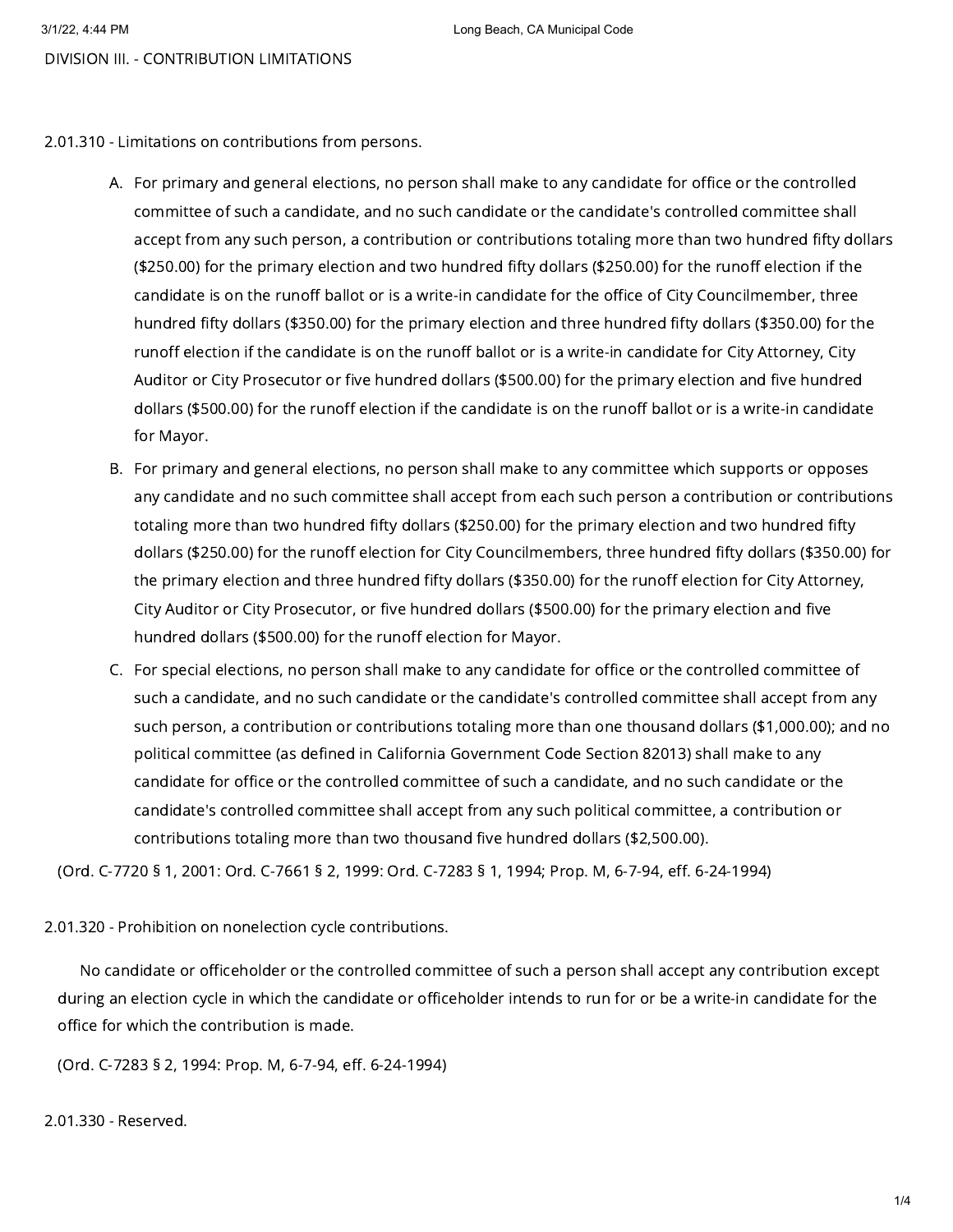Editor's note— [ORD-14-0020](https://library.municode.com/) , § 12, adopted Nov. 18, 2014, repealed § 2.01.330 entitled "Return of contributions", which derived from: Ord. C-7283 § 1, 1994; Prop. M, 6-7-94, eff. June 24, 1994.

2.01.340 - Loans.

- A. A loan shall be considered a contribution from the maker and the guarantor of the loan and shall be subject to the contribution limitations of this Chapter.
- B. Every loan to a candidate's controlled committee shall be by written agreement.
- C. The proceeds of a loan made to a candidate by a commercial lending institution in the regular course of business and on the same terms available to members of the public and which is secured or guaranteed shall not be subject to the contribution limitations of this Chapter.
- D. Extensions of credit, other than loans pursuant to Subsection 2.01.340.C, for a period of more than thirty (30) days are subject to the contribution limitations of this Chapter.
- E. Notwithstanding any other provision of this<u> Section 2.01.340</u>: (1) a candidate for City Council shall not loan or otherwise transfer to his or her campaign, funds, or other thing of value, in excess of ten thousand dollars (\$10,000.00) in a primary election and ten thousand dollars (\$10,000.00) in a runoff election; (2) a candidate for City Attorney, City Auditor or City Prosecutor shall not loan or otherwise transfer to his or her campaign, funds, or other thing of value, in excess of fifteen thousand dollars (\$15,000.00) in a primary election and fifteen thousand dollars (\$15,000.00) in a runoff election; and, (3) a candidate for Mayor shall not loan or otherwise transfer to his or her campaign, funds, or other thing of value, in excess of twenty-five thousand dollars (\$25,000.00) in a primary election and twenty-five thousand dollars (\$25,000.00) in a runoff election. Nothing herein shall be construed to restrict a candidate from contributing his or her own funds or assets to his or her campaign.

( [ORD-14-0020](https://library.municode.com/) , § 2, 2014; Ord. C-7283 § 1, 1994; Prop. M, 6-7-94, eff. 6-24-1994)

2.01.350 - Reserved.

Editor's note— [ORD-14-0020](https://library.municode.com/) , § 12, adopted Nov. 18, 2014, repealed § 2.01.350 entitled "Family contributions", which derived from: Ord. C-7283 § 1, 1994; Prop. M, 6-7-94, eff. June 24, 1994.

2.01.360 - Treatment of money received as contributions, income or gifts.

Any funds received by any elected official or candidate running in the jurisdiction or any committee controlled by such an official or candidate shall be considered either a campaign contribution, income or a gift. All campaign contributions received by such persons shall be subject to the provisions of this act unless such campaign contributions are used exclusively for elections held outside the jurisdiction. All income and gifts shall be subject to the disqualification provisions of the Political Reform Act, Government Code, Section 87100 et seq.

(Ord. C-7283 § 1, 1994; Prop. M, 6-7-94, eff. 6-24-1994)

2.01.370 - One campaign committee and one checking account per candidate.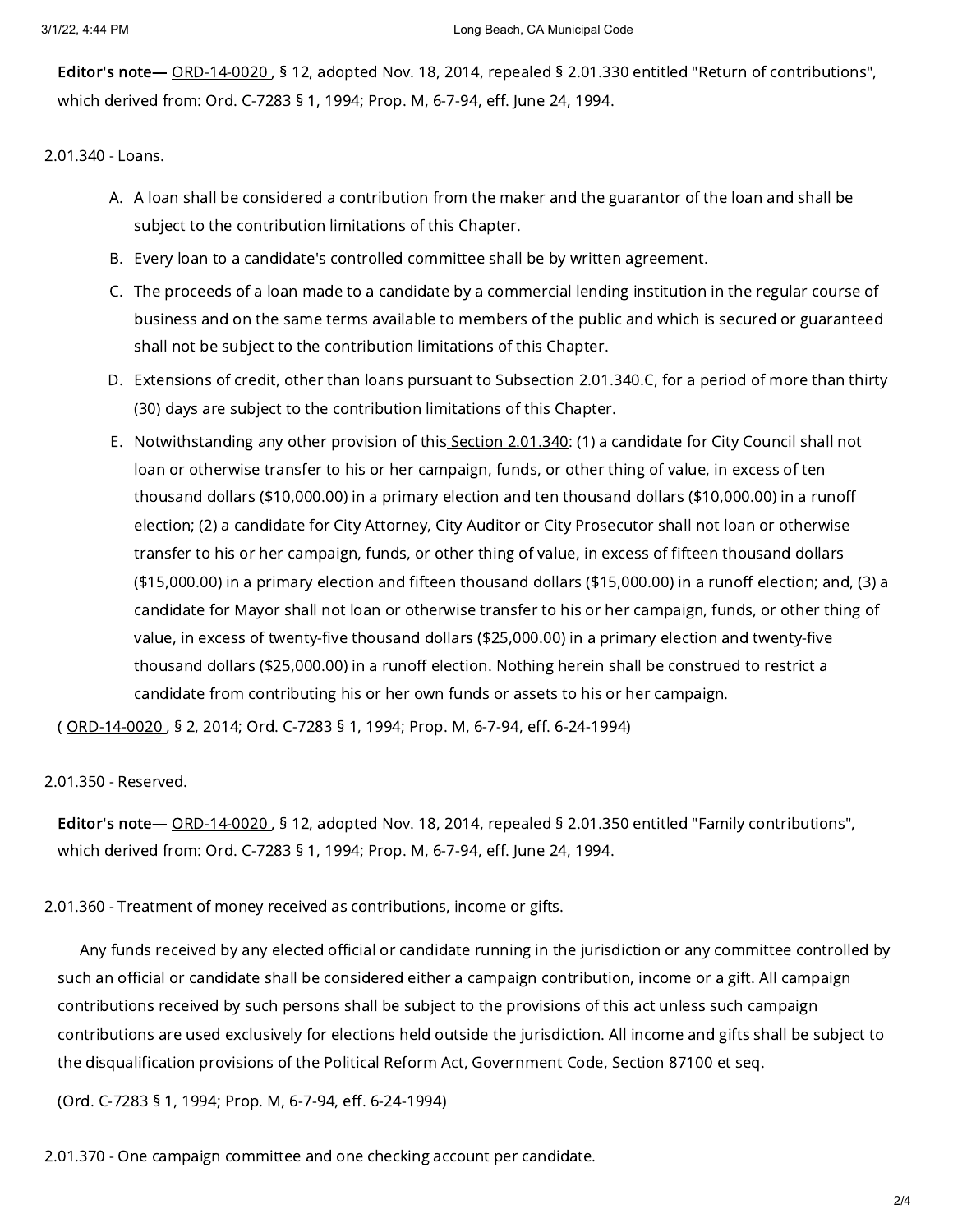#### 3/1/22, 4:44 PM Long Beach, CA Municipal Code

Except as may be otherwise provided by State law, a candidate shall have no more than one (1) campaign committee and one (1) checking account per election out of which all expenditures shall be made. This Section shall not prohibit the establishment of savings accounts, but no qualified campaign expenditures shall be made out of these savings accounts. This Section shall not prohibit the transfer of funds or "carry over" in excess of net debt from the primary election for use in the general election for the same candidate.

( [ORD-14-0020](https://library.municode.com/) , § 3, 2014; Ord. C-7283 § 1, 1994; Prop. M, 6-7-94, eff. 6-24-1994)

## 2.01.380 - Contributions for officeholder expense fund.

- A. Notwithstanding any other provisions of this Chapter, upon taking office each elected City officeholder may establish an officeholder expense fund and may solicit and accept contributions for said officeholder expense fund not to exceed a total amount of thirty thousand dollars (\$30,000.00) per calendar year for City Councilmembers and seventy-five thousand dollars (\$75,000.00) per calendar year for the City Attorney, City Auditor, City Prosecutor and Mayor. No person shall make and no elected City officeholder or officeholder expense fund shall solicit or accept from any person, a contribution or contributions to the officeholder expense fund totaling more than seven hundred fifty dollars (\$750.00) per calendar year for City Councilmembers and one thousand dollars (\$1,000.00) per calendar year for City Attorney, City Auditor, City Prosecutor and Mayor. The money in such fund shall be expended and used only for the purpose of officeholder expenses associated with holding office, in accordance with and authorized by the applicable provisions of Sections 89510 through 89522 of the California Government Code, as amended. None of such officeholder expense funds may be used or expended for any expenditures that would violate the provisions of Government Code Sections 89506 or 89512 through 89519.
- B. Each such officeholder expense fund shall be considered a subaccount of the officeholder's controlled committee. All solicitations made and contributions received for an officeholder expense fund shall be clearly designated as being made or received for such uses and purposes.
- C. The officeholder or his or her treasurer shall retain all receipts, invoices, written agreements and other documents relating to expenditures from such officeholder expense fund.

( [ORD-17-0007](https://library.municode.com/) , § 1, 2017; [ORD-15-0004](https://library.municode.com/) § 1, 2015; ORD-10-0028, § 1, 2010; ORD-07-0037 § 1, 2007: Ord. C-7314 § 1, 1995)

### 2.01.390 - Reserved.

Editor's note— [ORD-17-0007](https://library.municode.com/) , § 2, adopted Apr. 18, 2017, repealed § 2.01.390 entitled "Transfer of funds," which derived from: [ORD-14-0020](https://library.municode.com/) , § 4, 2014; and Ord. C-7661 § 8, 1999.

# 2.01.395 - IntraCandidate transfers

A candidate for local elective office in Long Beach shall not transfer campaign funds from a controlled non-City campaign account into a local Long Beach campaign account except as specified below: